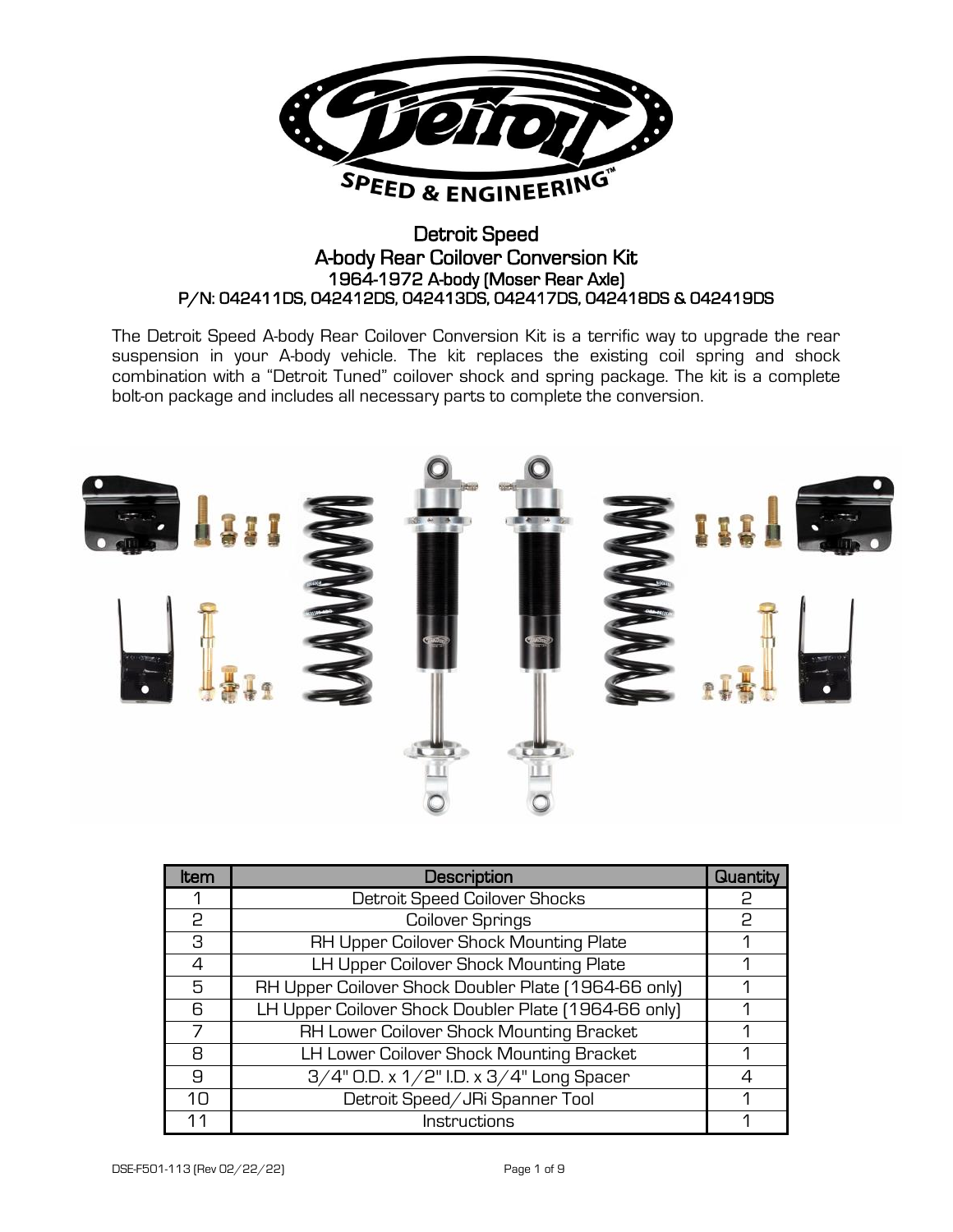| Hardware Checklist - Detroit Speed Rear Coilover Kit |                                             |                 |              |  |  |
|------------------------------------------------------|---------------------------------------------|-----------------|--------------|--|--|
| Part Number                                          | Description                                 | <b>Quantity</b> | <b>Check</b> |  |  |
|                                                      |                                             |                 |              |  |  |
| 9304097                                              | 1964-66 A-Body Hardware Kit                 | 1               |              |  |  |
| 950040FS                                             | 3/8"-24 x1" L Socket Head Cap Screw         | 6               |              |  |  |
| 970035FS                                             | 3/8" AN Washer                              | 10              |              |  |  |
| 960032FS                                             | 3/8"-24 Grade 8 Nylock Nut                  | $\overline{4}$  |              |  |  |
| 980042FS                                             | 1/2"-13 x 4-1/4" L Grade 8 Hex Head Bolt    | $\overline{4}$  |              |  |  |
| 980038FS                                             | 1/2"-20 x 2-1/4" L Grade 8 Hex Head Bolt    | 2               |              |  |  |
| 970037FS                                             | 1/2" Grade 8 SAE Flat Washer                | $\overline{4}$  |              |  |  |
| 970019FS                                             | 1/2" AN Washer                              | 2               |              |  |  |
| 960019FS                                             | 1/2"-13 Grade 8 Nylock Nut                  | $\overline{4}$  |              |  |  |
|                                                      |                                             |                 |              |  |  |
| 9304098                                              | 1967 A-Body Hardware Kit                    | 1               |              |  |  |
| 950040FS                                             | 3/8"-24 x1" L Socket Head Cap Screw         | 6               |              |  |  |
| 970035FS                                             | 3/8" AN Washer                              | 12              |              |  |  |
| 960032FS                                             | 3/8"-24 Grade 8 Nylock Nut                  | 6               |              |  |  |
| 980042FS                                             | 1/2"-13 x 4-1/4" L Grade 8 Hex Head Bolt    | $\overline{4}$  |              |  |  |
| 980038FS                                             | 1/2"-20 x 2-1/4" L Grade 8 Hex Head Bolt    | 2               |              |  |  |
| 970037FS                                             | 1/2" Grade 8 SAE Flat Washer                | $\overline{4}$  |              |  |  |
| 970019FS                                             | 1/2" AN Washer                              | 2               |              |  |  |
| 960019FS                                             | 1/2"-13 Grade 8 Nylock Nut                  | $\overline{4}$  |              |  |  |
|                                                      |                                             |                 |              |  |  |
| 9304099                                              | 1968-72 A-Body Hardware Kit                 | 1               |              |  |  |
| 950040FS                                             | 3/8"-24 x1" L Socket Head Cap Screw         | $\overline{4}$  |              |  |  |
| 970035FS                                             | 3/8" AN Washer                              | 8               |              |  |  |
| 960032FS                                             | 3/8"-24 Grade 8 Nylock Nut                  | 4               |              |  |  |
| 950042FS                                             | 7/16"-20 x 1-1/4" L Grade 8 Hex Head Bolt   | 2               |              |  |  |
| 970042FS                                             | 7/16" Grade 8 SAE Washer                    | $\overline{4}$  |              |  |  |
| 960050FS                                             | 7/16"-20 Grade 8 Nylock Nut                 | 2               |              |  |  |
| 980042FS                                             | $1/2$ "-13 x 4-1/4" L Grade 8 Hex Head Bolt | $\overline{4}$  |              |  |  |
| 980038FS                                             | 1/2"-20 x 2-1/4" L Grade 8 Hex Head Bolt    | $\overline{c}$  |              |  |  |
| 970037FS                                             | 1/2" Grade 8 SAE Flat Washer                | $\overline{4}$  |              |  |  |
| 970019FS                                             | 1/2" AN Washer                              | 2               |              |  |  |
| 960019FS                                             | 1/2"-13 Grade 8 Nylock Nut                  | $\overline{4}$  |              |  |  |

| <b>Fastener Torque Specifications</b> |                 |  |  |  |
|---------------------------------------|-----------------|--|--|--|
| Application                           | Torque (ft-lbs) |  |  |  |
| 3/8"-24 Socket Head Cap Screw         | 35              |  |  |  |
| 7/16"-20 Hex Head Bolt [68-72 A-Body] | 50              |  |  |  |
| $1/2$ "-20 Hex Head Bolt              | RП              |  |  |  |
| $1/2$ "-13 Hex Head Bolt              | RП              |  |  |  |
| Lower Link Axle Bolt                  | ∺∟              |  |  |  |

1. To begin installation, chock the front wheels and loosen the rear lug nuts. Jack up the rear of the vehicle and support the vehicle with jack stands under the frame. Remove the rear wheels.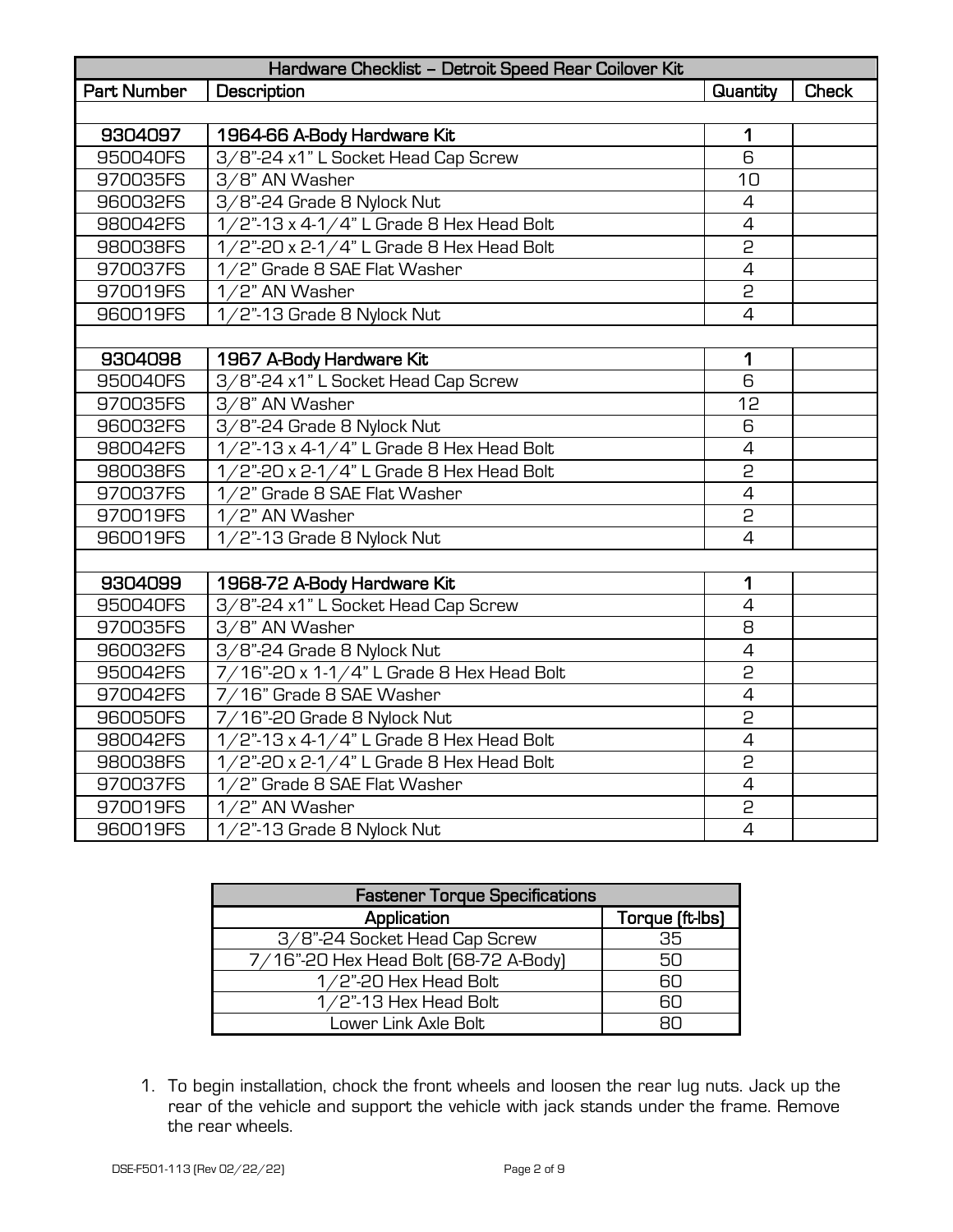2. Using a floor jack to support the rear axle, remove the shocks and springs from the vehicle. CAUTION: The springs may be under pressure and may require the use of a spring compressor.

## Lower coilover Bracket Installation (1964-1972 applications)

- 3. Remove the lower link bolt at the rear axle.
- 4. Position the lower coilover mounting bracket on the axle. Insert the provided  $1/2$ "-13 x 4-1/4"L Hex Head Bolt in the bracket and lower link. Install the 1/2" SAE Flat Washer on the bolt along with the 1/2"-13 Nylock Nut. Do not tighten at this point.

### Upper Coilover Bracket Installation (1964-1966 A-Body)

- 5. Assemble the coilover shock by removing the snap ring using a set of snap ring pliers to remove the upper spring seat. Once the upper spring seat is removed you can install the spring over the end of the shock. With the spring in place, install the upper spring seat along with the snap ring. With the coilover shock assembled, thread the adjusting ring on the shock until it is approximately 2" from the bottom of the threads. This is a good starting point and will need to be adjusted later with the vehicle completely assembled.
- 6. The factory upper shock mounting holes must be enlarged to  $3/8$ ".
- 7. Before installing the upper coilover bracket on the frame, the coilover shock assembly must be pre-installed on the upper coilover bracket. Thread the  $1/2$ "-20 x 2-1/4"L hex head bolt along with the  $3/4$ " long shock spacer through the coilover shock eyelet into the upper coilover bracket. Use High Strength Loctite 262 and torque to 60 ft-lbs.
- 8. Install the upper coilover shock mount with the coilover shock installed into the chassis. Place the upper mounting doubler plate on the top side of the chassis. Thread one of the  $3/8$ "-24 x 1" L Socket Head Cap Screws into the doubler plate using a  $3/8$ " AN Washer. Use High Strength Loctite 262 on this bolt. In the two remaining holes, insert two 3/8"–24 x 1" L Socket Head Cap Screws through the doubler plate and thread the provided  $3/8$ " Nylock Nuts onto the bolts along with the  $3/8$ " AN Washers. Torque all of the hardware at this time to 35 ft-lbs.
- 9. Repeat Steps 5 through 8 on the opposite side.
- 10.Proceed to Step 21.

### Upper Coilover Bracket Installation (1967 A-Body)

11.Assemble the coilover shock by removing the snap ring using a set of snap ring pliers to remove the upper spring seat. Once the upper spring seat is removed you can install the spring over the end of the shock. With the spring in place, install the upper spring seat along with the snap ring. With the coilover shock assembled, thread the adjusting ring on the shock until it is approximately 2" from the bottom of the threads. This is a good starting point and will need to be adjusted later with the vehicle completely assembled.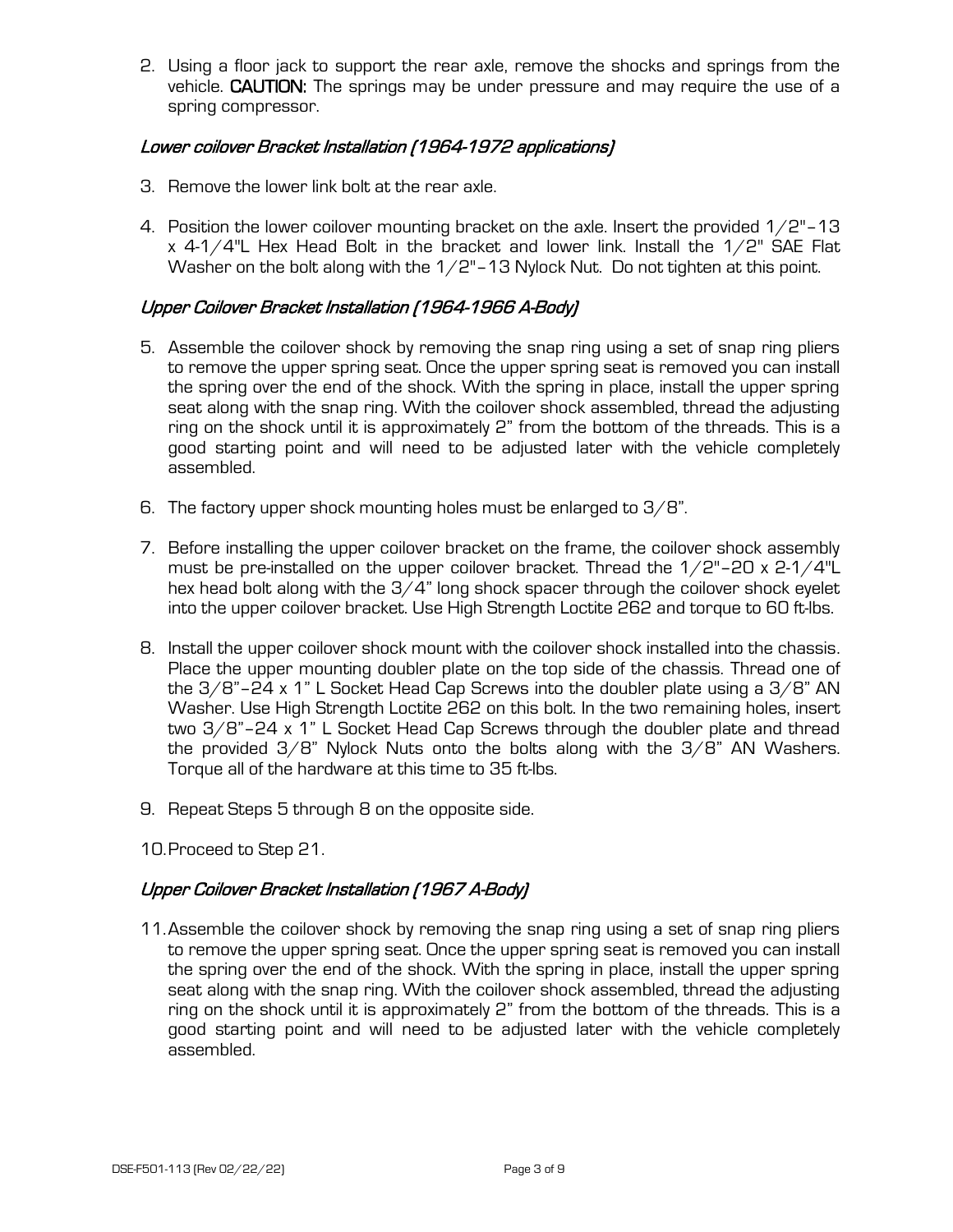- 12.The two factory upper shock mounting holes must be enlarged to 3/8". An additional mounting hole must be added for the upper shock mounting plate. Place the mounting bracket against the frame and line up the two factory shock mounting holes with the upper mounting plate and mark the additional third hole in the frame. Remove the upper mounting plate and drill a  $3/8$ " hole at the marked location.
- 13.Before installing the upper coilover bracket on the frame, the coilover shock assembly must be pre-installed on the upper coilover bracket. Thread the  $1/2$ "-20 x 2-1/4" L hex head bolt along with the  $3/4$ " long shock spacer through the coilover shock eyelet into the upper coilover bracket. Use High Strength Loctite 262 and torque to 60 ft-lbs.
- 14.Install the upper coilover shock mount with the coilover shock installed into the chassis. Insert three 3/8"–24 x 1" L Socket Head Cap Screws through the bracket and tighten using three 3/8"–24 Nylock Nuts and six 3/8" AN Washers. Torque all hardware to 35 ft-lbs.
- 15.Repeat Steps 11 through 14 on the opposite side.
- 16.Proceed to Step 21.

## Upper Coilover Bracket Installation (1968 - 1972 A-body)

- 17.Assemble the coilover shock by removing the snap ring using a set of snap ring pliers to remove the upper spring seat. Once the upper spring seat is removed you can install the spring over the end of the shock. With the spring in place, install the upper spring seat along with the snap ring. With the coilover shock assembled, thread the adjusting ring on the shock until it is approximately 2" from the bottom of the threads. This is a good starting point and will need to be adjusted later with the vehicle completely assembled.
- 18.The factory upper shock mounting holes must be enlarged to 3/8".
- 19.Install the upper shock mounting plate using two 3/8"–24 x 1" L Socket Head Cap Screws along with two 3/8"–24 Nylock Nuts and four 3/8" AN Washers in the factory upper shock mounting holes. At the third hole, install the  $7/16"$  – 20 x 1-1/4" L Hex Head Bolt along with two 7/16" Flat Washers and a 7/16" Nylock Nut. Torque the  $3/8$ " bolts to  $35$  ft-lbs and the  $7/16$ " bolt to 50 ft-lbs.

20.Repeat Steps 17 through 19 on the opposite side.

### Final Installation Procedures

- 21.With all of the coilover shock mounting brackets installed and the coilover shocks mounted at the upper mount, jack up the rear axle of the vehicle to line up the coilover shock with holes in the lower mounting bracket. CAUTION: Be sure the coilover shocks are out of the way when jacking up the rear axle.
- 22.Insert a  $1/2$ "-13 x 4-1/4" L Hex Head Bolt along with a  $3/4$ " long shock spacer through the mounting bracket and the lower coilover shock monoball. NOTE: The shock monoball should be in between the welded tube on the bracketry and the floating spacer. Once the bolt is installed, install a  $1/2$ " AN Washer and thread a  $1/2$ " Nylock Nut onto the bolt using anti-seize on the threads. Torque the bolt to 60 ft-lbs.
- 23.At this point, torque the lower link bolts to 80 ft-lbs.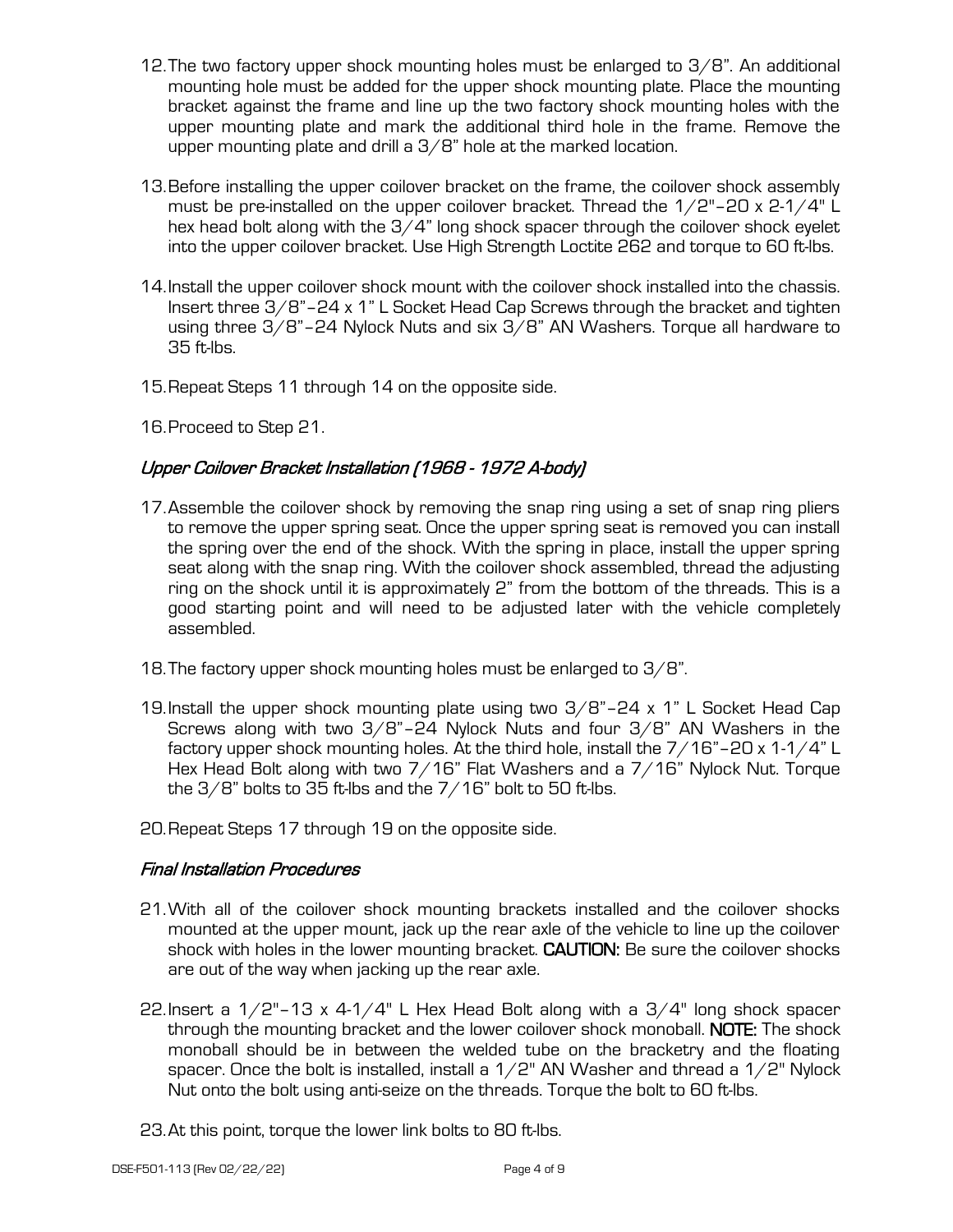- 24.Repeat the two previous steps for the opposite side.
- 25.Thread the coilover adjusting nut until there is some tension on the spring. Once tension is reached, turn the nut an additional three to four turns. Ride height will be adjusted later as this is simply a starting point. Detroit Speed recommends cleaning the threads of the shock. Once the threads are clean, Detroit Speed recommends applying dry bicycle chain lube to the threads of the shock body before adjusting the spanner nut and compressing the coilover spring. Allow the chain lube to dry before adjusting the spanner nut.
- 26.Once the vehicle is set on the ground, settle the suspension by jouncing both the front and rear by hand by pressing down on the body. Check the ride height at this point and adjust as necessary by turning the coilover adjusting nut. If you have the non-adjustable shocks, the spanner nut has a soft tip set screw that will need to be tightened before the vehicle is driven.

NOTE: Detroit Speed does include a Spanner Tool (P/N: 031060DS) to adjust ride height however if you have the adjustable coilover shocks, Detroit Speed does offer an Adjustment Tool available as P/N: 031061DS if needed. A photo can be seen in Fig. 1.



Figure 1 - Spanner Wrench & Adjustment Tool

27.The installation is now complete. If the upgrade was purchased for the Single Adjustable, Double Adjustable Shocks or the Double Adjustable Shocks w/Remote Canisters, refer to the appropriate sections below for adjustability.

### PLEASE NOTE: ALL ADJUSTABLE TYPE SHOCKS GET MOUNTED BODY SIDE UP SHAFT SIDE DOWN

### Detroit Speed Single Adjustable Shock Applications

To change from the recommended "Detroit Tuned" valving, adjustments can be made independently to the rebound setting. The rebound is controlled by the knob at the lower shock mount (Shock is mounted body side up). The knob rotates clockwise (+) to increase the damping and counterclockwise (-) to decrease the damping. Refer to Figure 2a below.



Figure 2a - Detroit Speed Single Adjustable Shock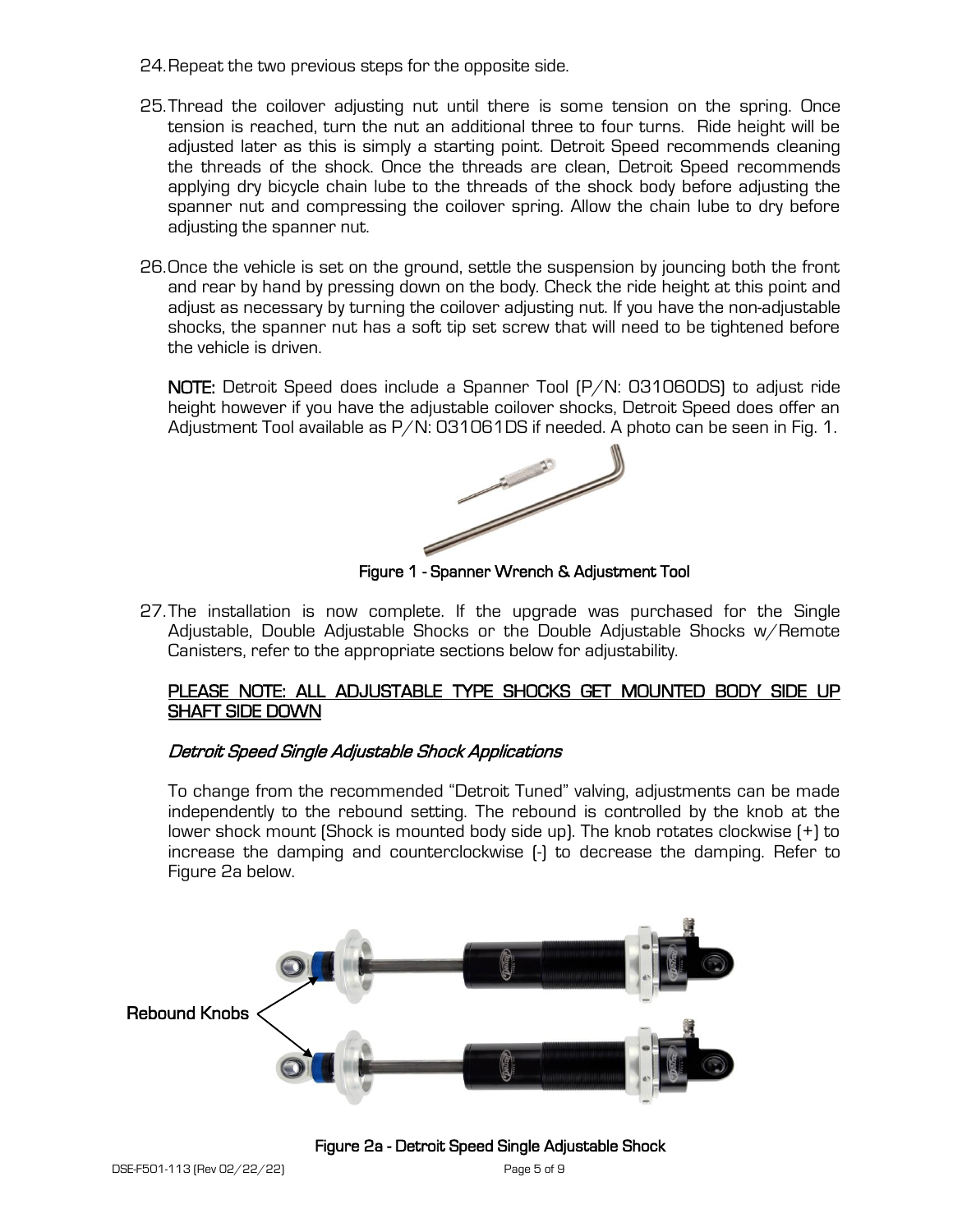To return to the Detroit Speed recommended settings, turn the knob clockwise (+) to full damping. Once at full damping, turn counterclockwise (-) to reach the recommended settings. Refer to Figure 2b for the rebound settings.

> Rebound (Shaft Knob) ……… 20 Open (counterclockwise, -) Figure 2b – Detroit Speed Recommended Settings

### Adjuster Operation

![](_page_5_Figure_3.jpeg)

### • Adjuster (60 Clicks)

The low-speed adjuster is a "clicker" style adjuster meaning that its adjustment is measured by detents located inside the blue adjuster knob. There are 16 clicks per 1 revolution of the knob. It uses a right-hand thread in its operation which means as you increase low-speed, the adjuster will move up on the eyelet. The recommended change for an adjustment is 8 clicks at a time. The low-speed adjuster's reference position is full stiff (closed, or all the way up) and referred to -0  $\left(-0\right)$  = full stiff, -60 = full soft).

### • Tuning Notes

- o Racetrack
	- For more grip, soften the damping.
	- For increased platform control, stiffen the damping.

#### o Street

• For a more comfortable ride, soften the damping

### \*DO NOT FORCE KNOB WHEN IT STOPS TURNING, YOU MAY DAMAGE THE ADJUSTER AND INTERNAL HARDWARE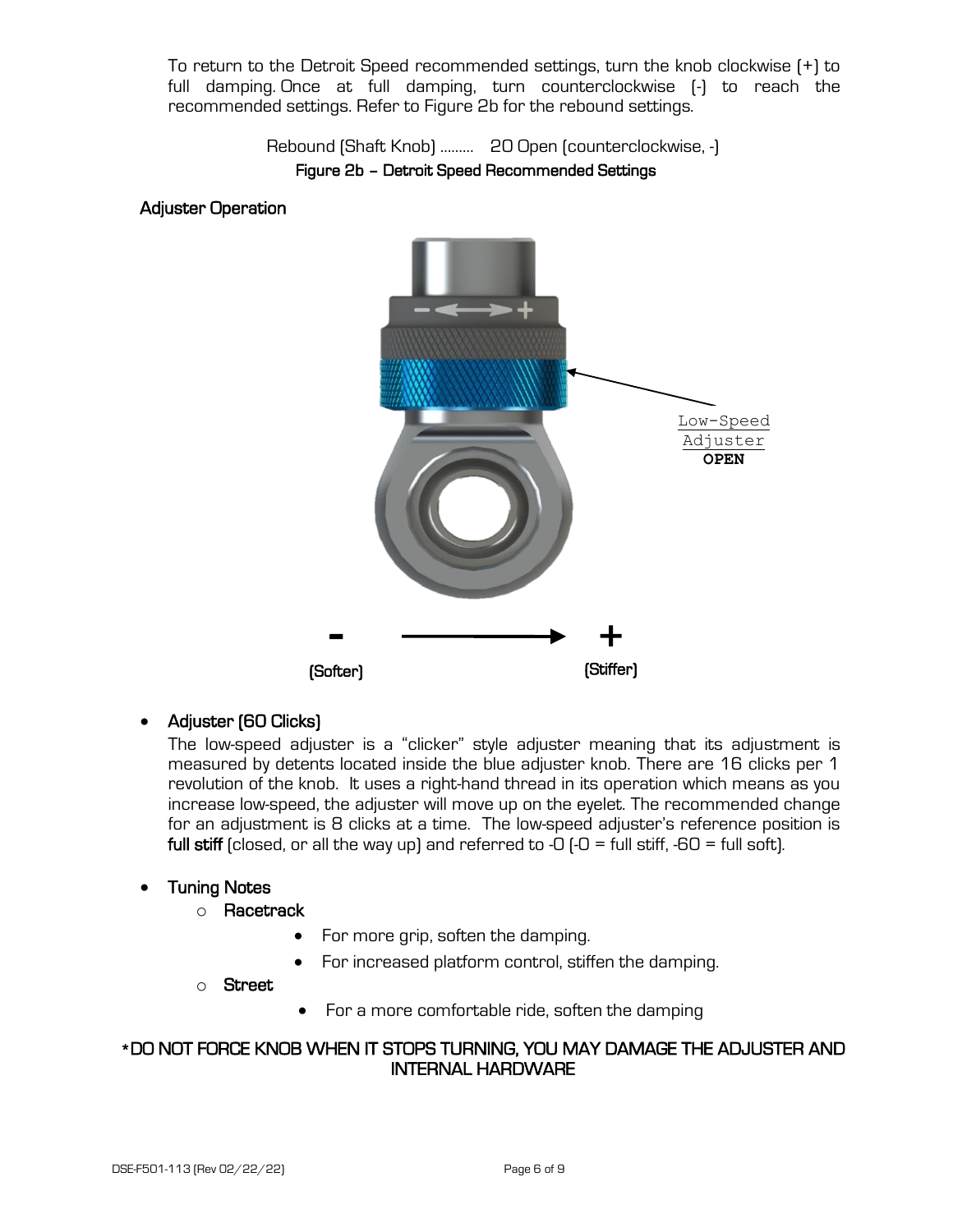## Detroit Speed Double Adjustable Shock Applications

To change from the recommended "Detroit Tuned" valving, adjustments can be made independently to both the high and low speed settings. The rebound is controlled by the sweepers at the lower shock mount. The sweepers rotate clockwise (+) to increase the damping and counterclockwise (-) to decrease the damping. The sweepers can be seen in Figure 3a.

![](_page_6_Picture_2.jpeg)

Figure 3a – Detroit Speed Double Adjustable Shock

When adjusting the low speed rebound start at full  $[+]$  position, when adjusting the high speed rebound start at full (-) position. To return to the Detroit Speed recommended settings turn the sweeper clockwise (+) to full damping for the low speed setting, and counterclockwise (-) to full damping for the high speed setting. Once at full damping, turn counterclockwise (-) for the low speed setting, and clockwise (+) for the high speed setting to reach the recommended settings. Refer to Figure 3b for recommended settings.

| Low Speed Rebound (Sweeper) 20 sweeps (counterclockwise, -) |  |
|-------------------------------------------------------------|--|
| High Speed Rebound (Sweeper) 2 sweeps (clockwise, +)        |  |

### Figure 3b – Detroit Speed Recommended Settings

### Detroit Speed Double Adjustable Shocks w/Remote Canisters

To change from the recommended "Detroit Tuned" valving, adjustments can be made independently to both the high and low speed settings. The rebound is controlled by the sweepers at the lower shock mount. The sweepers rotate clockwise (+) to increase the damping and counterclockwise (-) to decrease the damping. Refer to Figure 4a.

![](_page_6_Picture_9.jpeg)

Figure 4a – Detroit Speed Double Adjustable Shock /remote canister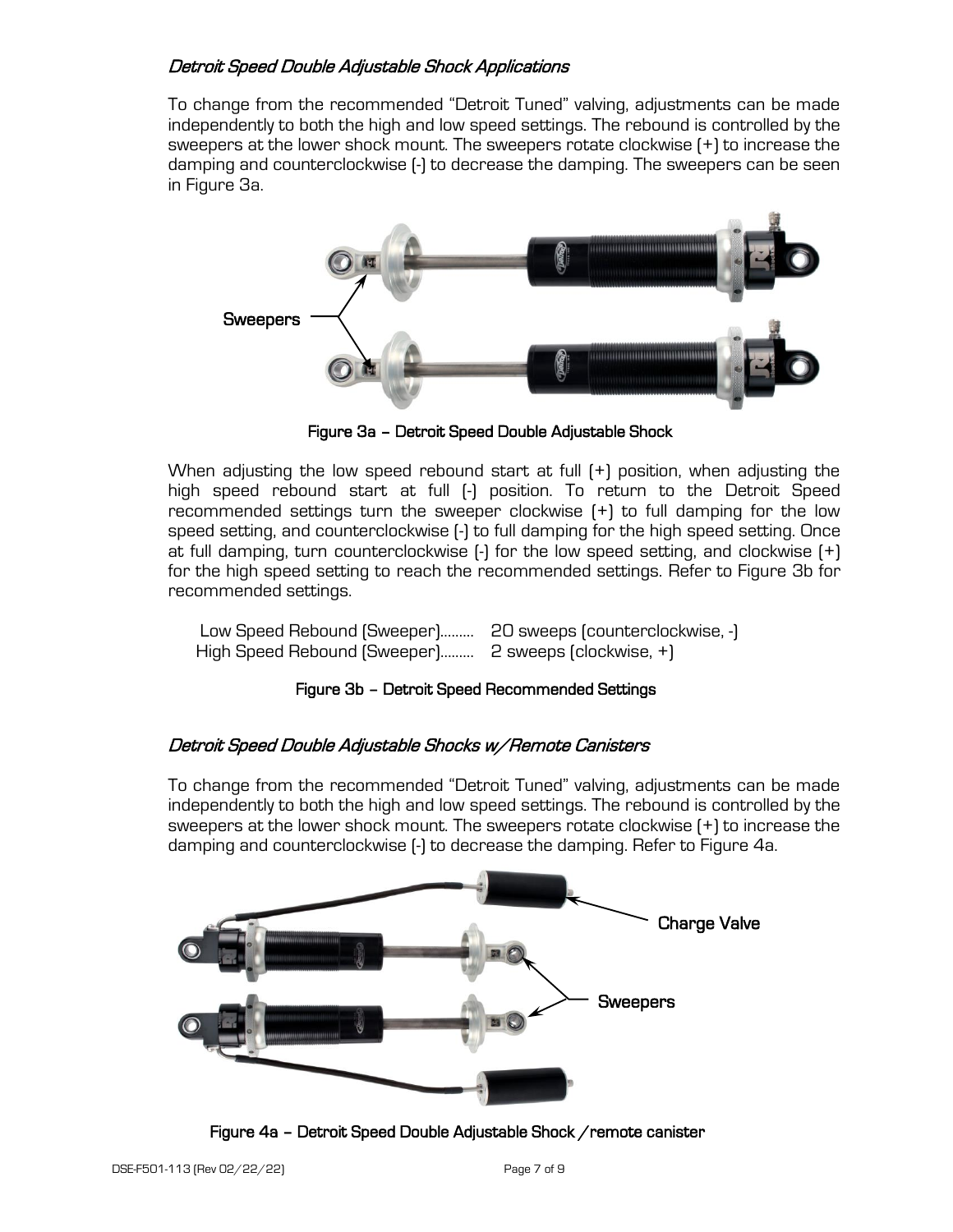When adjusting the low speed rebound start at full (+) position, when adjusting the high speed rebound start at full (-) position. To return to the Detroit Speed recommended settings turn the sweeper clockwise (+) to full damping for the low speed setting, and counterclockwise (-) to full damping for the high speed setting. Once at full damping, turn counterclockwise (-) for the low speed setting, and clockwise (+) for the high speed setting to reach the recommended settings. Refer to Figure 4b for recommended settings.

![](_page_7_Figure_1.jpeg)

![](_page_7_Figure_2.jpeg)

# • High-Speed Adjuster (12 Sweeps)

The high-speed adjuster is a "sweep" style adjuster meaning that its adjustment is measured by the location of the adjuster in the eyelet window. It uses a left-hand thread in its operation which means; as you increase high-speed, the adjuster will move down in the window<sup>\*</sup>. The high-speed adjuster's reference position is full soft and referred to as  $+0$  ( $+0$  = full soft,  $+12$  = full stiff).

# • Low-Speed Adjuster (30 Clicks)

The low-speed adjuster is a "clicker" style adjuster meaning that its adjustment is measured by detent grooves located inside the high-speed shaft. It uses a right-hand thread in its operation which means; as you increase low-speed, the adjuster will move up in the window. The low-speed adjuster's reference position is full stiff and referred to  $-0$  ( $-0$  = full stiff,  $-30$  = full soft).

# \*The low-speed adjustment does not change when adjusting the high-speed.